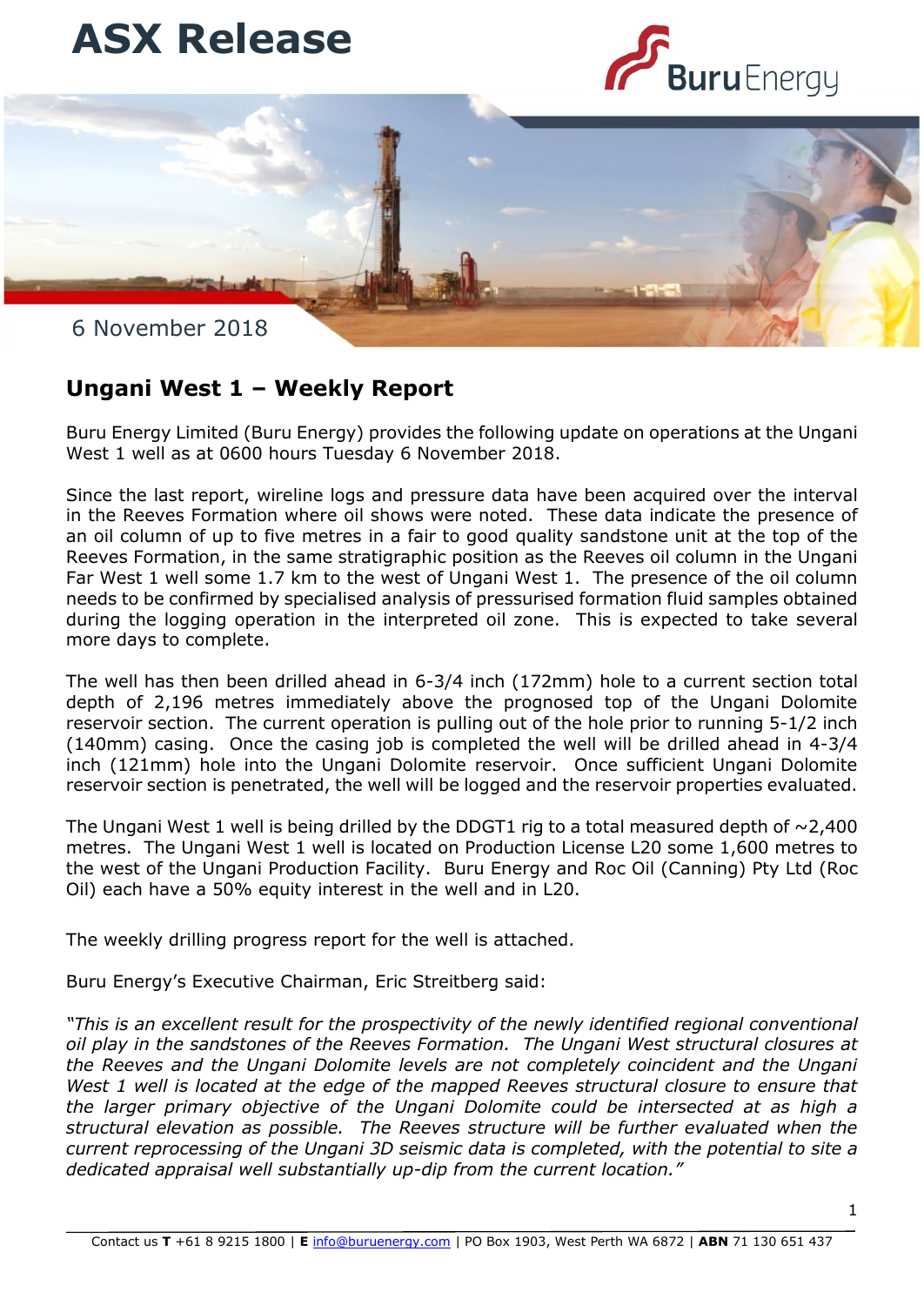## **Weekly Well Operations Report – Ungani West 1**

| <b>Permit</b>                                          | The Ungani West 1 well is located in Production License L20 in the<br>Canning Basin of northwestern Australia, 97 kms east of Broome.<br>It is located some 1,600 metres west of the Ungani 1ST1 well.                                                                                                                                                                                                                                                                                                                                                                                  |
|--------------------------------------------------------|-----------------------------------------------------------------------------------------------------------------------------------------------------------------------------------------------------------------------------------------------------------------------------------------------------------------------------------------------------------------------------------------------------------------------------------------------------------------------------------------------------------------------------------------------------------------------------------------|
| <b>Well Surface Location</b>                           | Latitude:<br>17° 59' 43.2746"S<br>Northing:<br>8,010,322 mN<br>Longitude:<br>Easting:<br>515,937 mE<br>123° 09' 1.9443"E                                                                                                                                                                                                                                                                                                                                                                                                                                                                |
| <b>Buru Energy's Interest</b>                          | Buru Energy Limited holds 50% interest in the well and L20 and is<br>the operator.                                                                                                                                                                                                                                                                                                                                                                                                                                                                                                      |
| <b>Date of Progress Report</b>                         | 6 November 2018 (AWST)                                                                                                                                                                                                                                                                                                                                                                                                                                                                                                                                                                  |
| <b>Proposed Total Depth</b>                            | $+/- 2,400$ metres                                                                                                                                                                                                                                                                                                                                                                                                                                                                                                                                                                      |
| <b>Current Depth</b>                                   | 2,196 metres                                                                                                                                                                                                                                                                                                                                                                                                                                                                                                                                                                            |
| <b>Commencement Date</b>                               | 16 October 2018                                                                                                                                                                                                                                                                                                                                                                                                                                                                                                                                                                         |
| <b>Days Since Commencement</b>                         | 21 days                                                                                                                                                                                                                                                                                                                                                                                                                                                                                                                                                                                 |
| <b>Target Formation</b>                                | The primary objective of the well is the conventional Ungani<br>Dolomite reservoir which is productive at the Ungani and Ungani<br>Far West Oilfields.                                                                                                                                                                                                                                                                                                                                                                                                                                  |
| <b>Operations Since Last Progress</b><br><b>Report</b> | Since the last report, wireline logs and pressure data have been<br>acquired over the interval in the Reeves Formation where oil shows<br>were noted. The well has then been drilled ahead in 6-3/4 inch<br>(172mm) hole to a current section total depth of 2,196 metres<br>immediately above the prognosed top of the Ungani Dolomite<br>reservoir section. The current operation is pulling out of the hole<br>prior to running 5-1/2 inch (140mm) casing.                                                                                                                           |
| <b>Hydrocarbons Indications</b>                        | The wireline logs and pressure data indicate the presence of an oil<br>column of up to five metres in a fair to good quality sandstone unit<br>at the top of the Reeves Formation, in the same stratigraphic<br>position as the Reeves oil column in the Ungani Far West 1 well<br>some 1.7 km to the west of Ungani West 1. The presence of the oil<br>column needs to be confirmed by specialised analysis of pressurised<br>formation fluid samples obtained during the logging operation in the<br>interpreted oil zone. This is expected to take several more days to<br>complete. |
| <b>Forward Operations</b>                              | The current operation is pulling out of the hole prior to running 5-<br>1/2 inch (140mm) casing. Once the casing job is completed the<br>well will be drilled ahead in 4-3/4 inch (121mm) hole into the<br>Ungani Dolomite reservoir. Once sufficient Ungani Dolomite<br>reservoir section is penetrated, the well will be logged and the<br>reservoir properties evaluated.                                                                                                                                                                                                            |